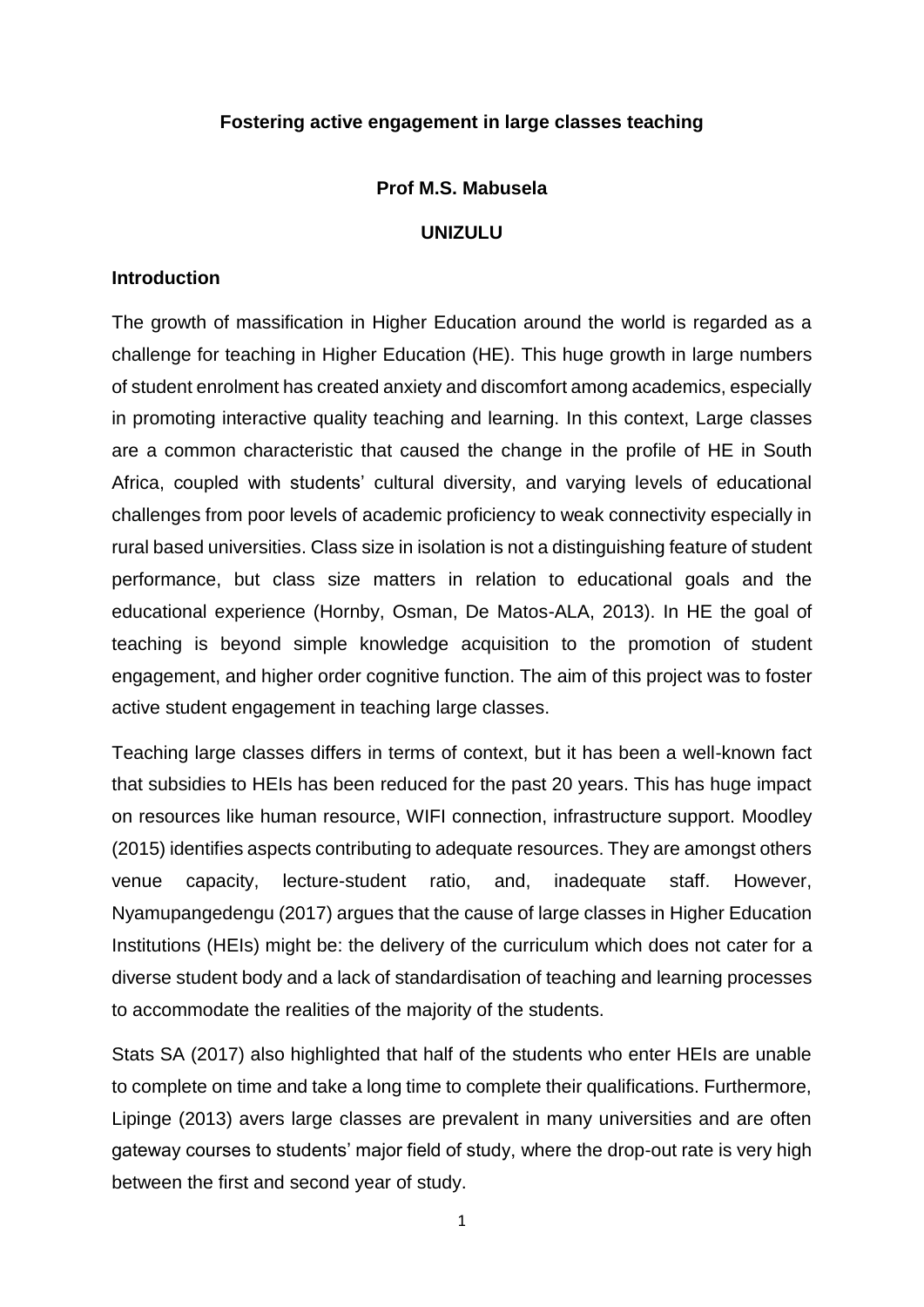Ndebele and Maphosa (2013) state that active learning is a planned series of actions or events where students: process, apply, interact and share experiences as part of educational process. Active learning promotes and instils independent thinkers who are able to view the world beyond the university. In active engagement students are expected to learn how to develop their own knowledge through critical interaction, simulation and authentic engagement.

Student engagement refers to the degree of attention, curiosity, interest, optimism, and passion that students show when they are learning or are being taught, which involves motivation to attain the level of development and progress in their education (Ashwin & McVitty, 2015). Students' active engagement is important in teacher education as the experiences the students acquired would prepare student teachers for different situations they will encounter throughout their working life-world.

Technology has also resulted in better transfer of knowledge and excitement in the process of teaching to enhance deep learning. The University of Johannesburg emphasises that in a class with a broad range of demographics students with a low self-esteem who fail to achieve often sit passively at the back of the room (Hornby et al., 2013). When introducing technology, it was found that these students viewed learning as fun as they were engaging with their peers and the lecturers. In Australia it was found that mobile and wireless technology can provide opportunities for participation, and active engagement of students. Technology is regarded as able to cater for a range of abilities, interests and learning styles. A particular use of technology in teaching can also have barriers especially with some students who still expect the voice of the lecturer in explaining concepts, before they can have true meaning and understanding.

#### **Theoretical framework**

This study is located within the social constructivist theory of learning by Vygotsky. In analysing social constructivist theory Biggs (1999) emphasises that students in HE must engage and take responsibility for their own learning. According to social constructivist (Vygotsky) knowledge involves social construction where students are invited to share and learn from the interaction while the teacher controls the learning environment and management of assessment activities. Social constructivists emphasise the social environment as facilitator of development and learning, where

2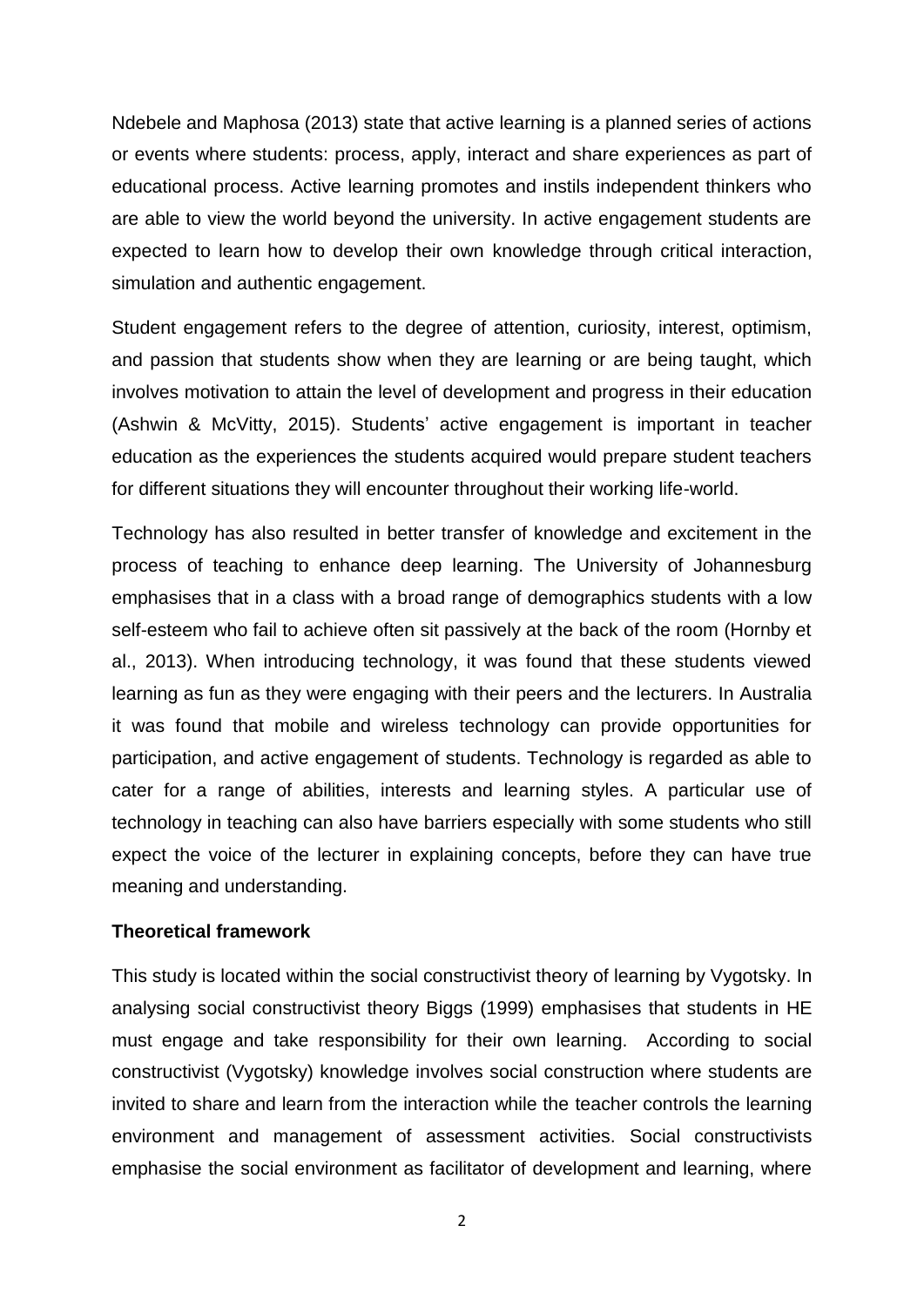students' learning is enhanced by active engagement with the content (Ndebele & Maphosa, 2013). The more the student receives support from their peers, the lecturers and the supportive materials and resources, the more they expand their understanding, skills, conversations and become independent.

The study seeks to answer the question*: What teaching strategies can be used to teach large class to promote active student engagement?*

Figure 1 shows the analysis of social constructivist as analysed and interpreted in this study.



*Figure 1 A mind map of how the Social constructivist theory was incorporated in this project* 

# **Methodology**

This project used the qualitative research approach and, an interpretivist paradigm was employed in this study. The interest was to extract participants' opinions and views on large class pedagogies. In this study seven (7) lecturers took part in-depth unstructured interviews. Purposive sampling entails the selection of the sample based on participants' judgment, and the researcher must be confident that the chosen sample is truly representative of the entire population (Creswell, 2014). Typically, the evaluation involves obtaining the perspectives of different participants in the case.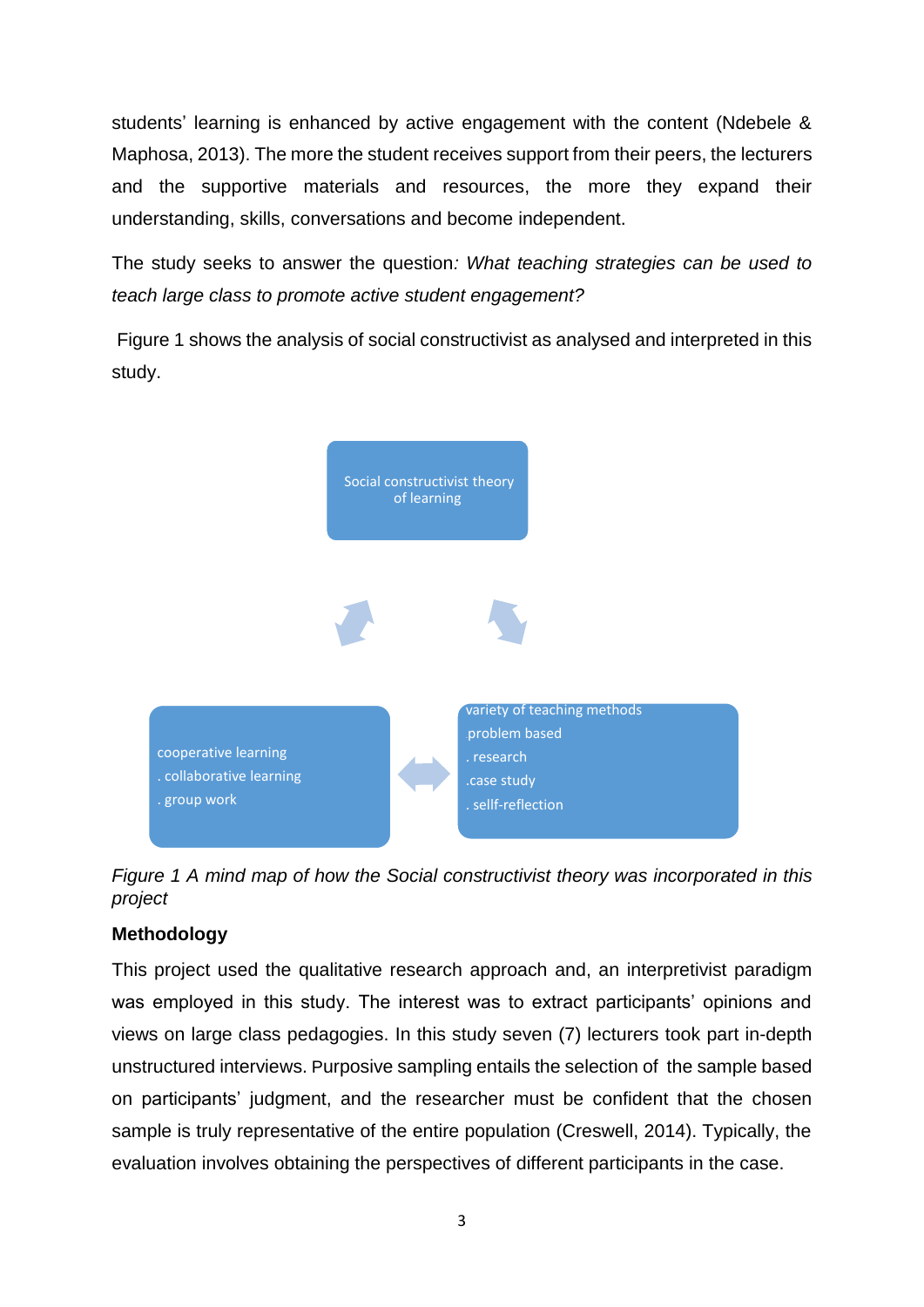Ethical clearance was obtained for the small project nested within a bigger project for scholarship of teaching and learning. Individuals who participated in the study were respected and given pseudonyms. Participants were assured that their responses will not be identifiable in any way and that they would stay anonymous.

Data collected were analysed by identifying four themes; *large classes, teaching strategies, challenges in promoting active learning challenges and student support*. Data collection was also aligned with an interpretivist paradigm in considering actions and opinion of participants. The responses were compared to find common themes.

## **Findings**

The findings of the study indicate that participants had their different interpretation and conceptualisation of what constitutes a large class. They mentioned large numbers per class, while Mulryan-Kyne (2010) and Ndethiu, Masingila, Miheso-O'Connor, Khatete, Heath (2017) and Hanover (2010) shared different perspectives with regard to the concept. They state that large classes depend on personal perspective, culture, lack of interaction and the remoteness and inaccessibility both in and out of class. This kind of information will also guide the teacher on what to consider in preparing for activities that would engage students in class, even in a small class.

The finding also revealed that facilitators also need to use a variety of teaching strategies that foster student engagement. Participants indicated that they use cooperative strategies in their classes; they opted for instructional activities that are more student-centred and focused on guiding students to achieve outcomes to construct their own meaning from learning as shown in Figure 1. The facilitator should possess skills and competency to teach in HE. The university under study, in responding to competency to teach at HE, proposes to expose all academics to do Postgraduate Diploma in Higher Education Teaching (PGDHET). This programme exposes academics to a variety of policies in the HE context, such as teaching and assessment strategies, that guides academics to prepare materials that accommodate students' the differences.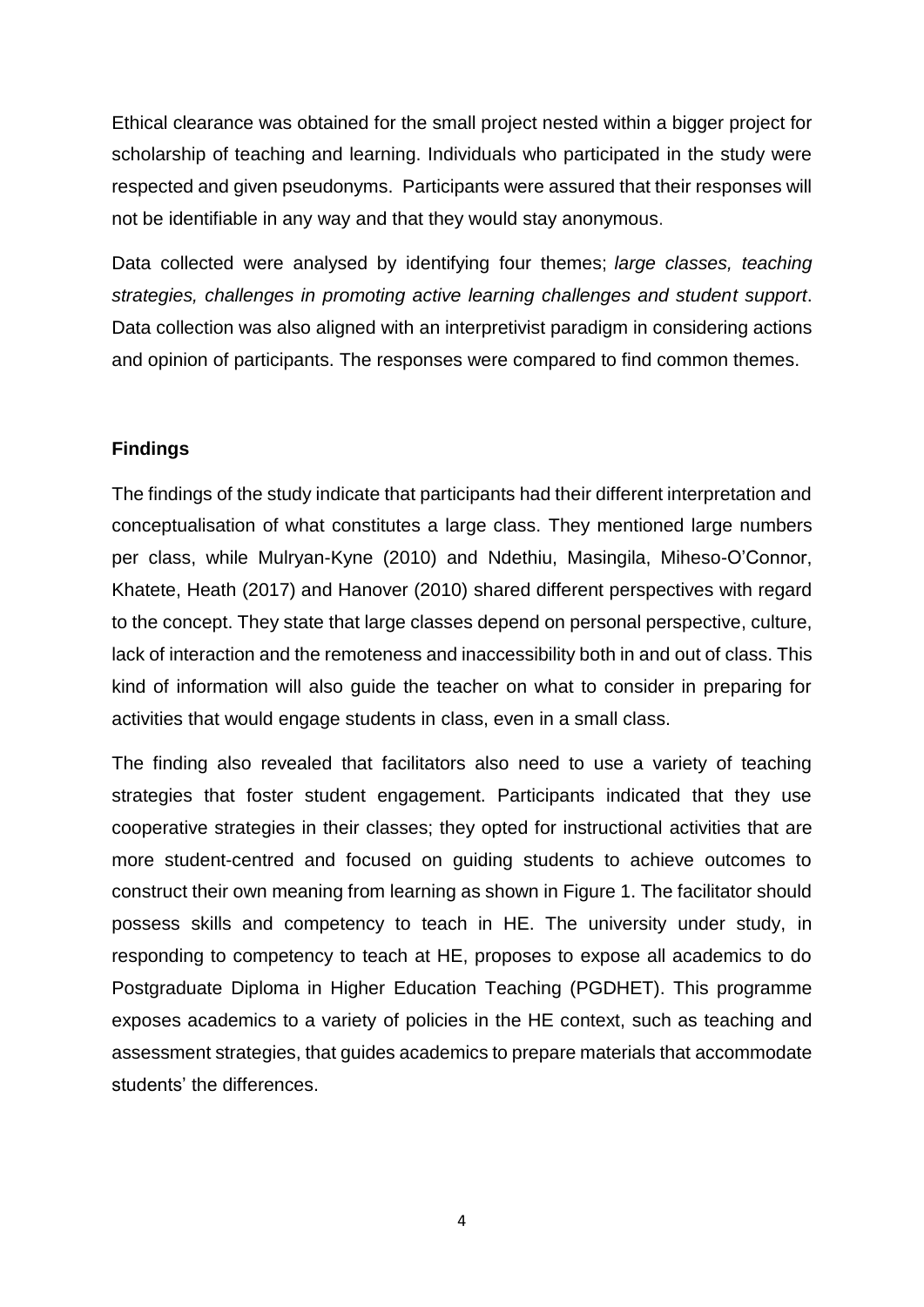Tutorials, small groups and, presentations were regarded as the most used methods. It is only one participant who had mentioned problem solving and debates as strategies for engaging students in large classes.

The findings revealed that participants indicated that they use tutors, online videos, extra materials, Moodle, mentorship and peer support. Improvement in the infrastructure would be appropriate to provide students with proper learning spaces to encourage active learning engagement through collaboration and support from the faculty and the tutorials.

#### **Conclusion**

The study revealed that large classes become a challenge when promoting active engagement. In active learning students are expected to learn how to develop their own knowledge through critical interaction and engagement. Academics should be provided with continued opportunities to develop and initiatives that would empower them with innovative pedagogical strategies and methodology to engage students actively in large classes. Students in these classes can also be expected to collaborate voluntarily

#### **Reference**

Ashwin, A. & McVitty, D. (2015). The meaning of student engagement: Implication for policies and practices. The European High Education Area, 343-359.

Biggs, J. (1999). *Teaching for quality learning at university*. Buckingham: Society for research in Higher education. Open University Press.

Creswell, J.W. (2014). *Educational Research: Planning, conducting and evaluating quantitative and qualitative research*. (4th.ed.). London: Pearson.

Hanover, Research, (2010). Strategies for teaching large undergraduate classes Hornby, D., Osman, R. & De Matos-Ala, J. (eds). (2013). large class pedagogy interdisciplinary perspective for quality teaching in higher education, Stellenbosch: SUN Press.

Kay, D & Kibbie, J (2016). Learning theories 101: Application to everyday teaching and scholarship. *Advances physiology Education*, 40(1),17-25.